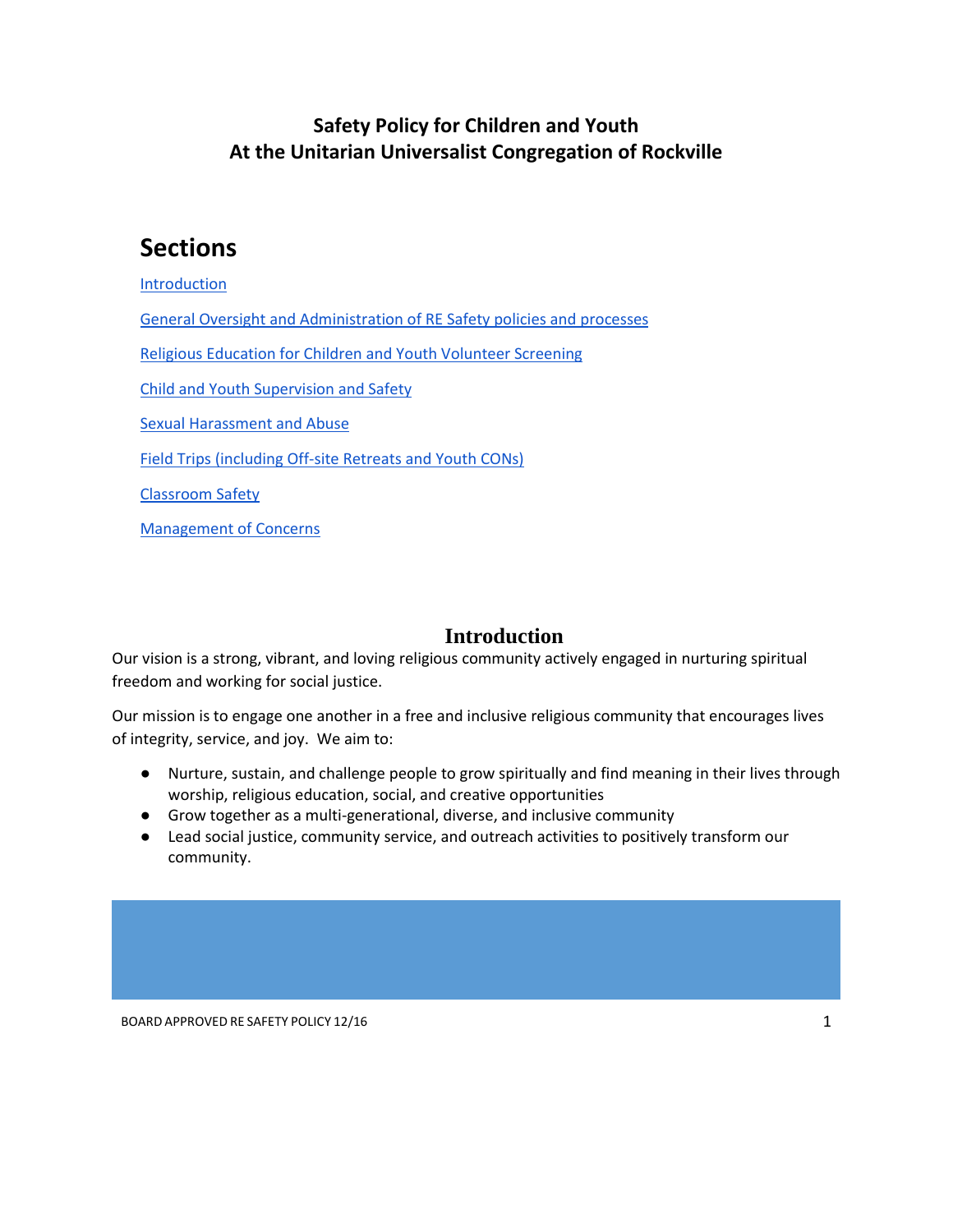Through our UU Principles we are called to treat everyone as a person of worth and dignity.

This call means we have a responsibility to:

- assure that children and youth will be safe in our congregation;
- offer a congregational home to all whom are seeking one like ours, while; honoring that in some cases, there may be a limitation to congregational involvement;
- educate ourselves about all forms child abuse and healthy childhood mental health;
- be well informed about sexual offenses and offenders and to develop processes that will help us make good decisions. $1$

## <span id="page-1-0"></span>**General Oversight and Administration of RE Safety policies and processes**

- a) There will be an RE Safety and Response Team that will ensure compliance, and support the management and response to issues and situations related to this policy.
- b) The RE Safety and Response Team will be constituted by the Board of Trustees, no later than 30 days after these policies are approved. It will include the Minister(s), Director of Religious Education, and two members of the congregation, preferably with experience in the mental health, education or related field.
- c) At least annually, the RE Safety and Response Team will review this policy and submit to the Board any suggested revisions.
- d) At least annually, the RE Safety and Response Team, in coordination with the DRE, will provide training for religious education staff and volunteers on issues, policies, and procedures relevant to abuse prevention and response.

Policies and guidelines will be:

 $\overline{a}$ 

<sup>1</sup> Excerpted from "Balancing Acts – Keeping Children Safe in Congregations" by Rev. Debra W. Haffner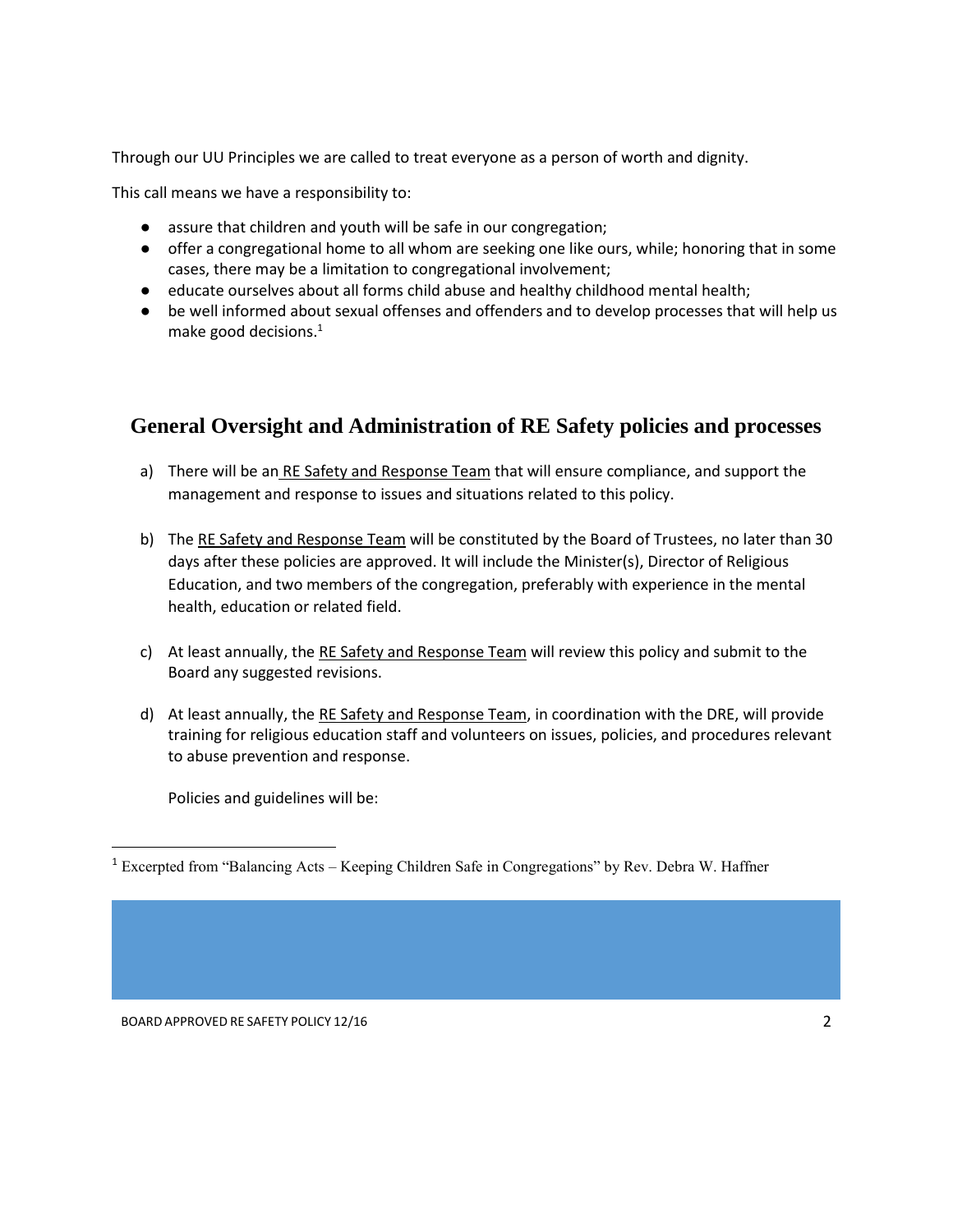- i) presented at least annually in training and/or orientation for leaders, teachers, advisers, and mentors,
- ii) placed on the UUCR website.
- e) Policies will apply to all UUCR programs/events which include children and youth, and groups sponsored by UUCR (such as Rainbow Youth Alliance and Youth Choir).
- f) The Members of the RE Safety and Response Team will seek out appropriate training, which will include, but is not limited to the following:
	- (1) Child and youth mental health
	- (2) State guidelines surrounding mandatory reporting
	- (3) Best practices in responding to sexual abuse, physical abuse, neglect, and threats of harm to self or others.
- g) The RE Safety and Response Team will have the following responsibilities:
	- i) Know about the community resources for child abuse, treatment for sex offenders, and support groups for survivors.
	- ii) Know state laws regarding reporting.
	- iii) Evaluate applications for RE volunteers that are flagged by the religious professionals in the congregation as needing more information or follow up.
	- iv) Receive allegations of possible abuse, neglect, or self-harm and develop a process for expedient handling of such allegations.
	- v) Create and implement a Limited Access Agreement as needed.

## <span id="page-2-0"></span>**Religious Education for Children and Youth Volunteer Screening**

- **a)** Volunteers interested in participating in the UUCR RE and Youth programs will
	- i) have been active in the congregation for at least 6 months prior to volunteering,
	- ii) fill out a volunteer application form, providing at least the following information:
		- (1) name
		- (2) address
		- (3) 2 references who can speak to the volunteer's experience with children (at least once every three-years)

BOARD APPROVED RE SAFETY POLICY 12/16 3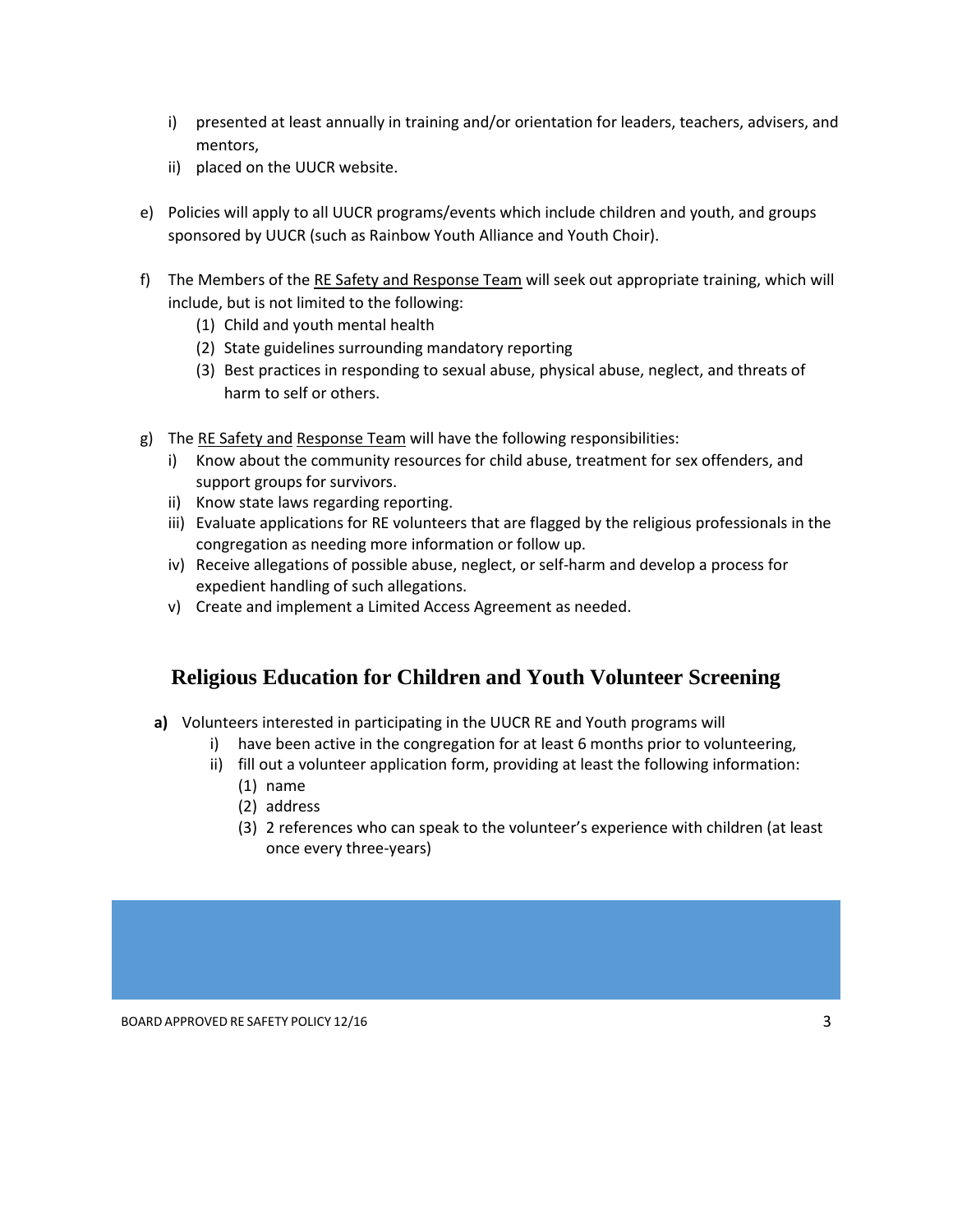- **b)** Volunteers will complete a background check through the secure Church Mutual website.
- **c)** The DRE or other designated staff member will call the character references no later than 6 weeks after the volunteer has submitted their application and before volunteer duties have commenced.
- **d)** Volunteer applications will be stored using the church website.
- **e)** Background checks will be conducted on each RE volunteer in the first year that this policy is in place. Thereafter, volunteers continuing in the RE and Youth Group programs will undergo a background check once every 3 years. New volunteers will have a background check upon their initial application to volunteer, and once every 3 years thereafter as long as they are active volunteers.
	- i) Background check reports will be submitted electronically to the DRE and RE Assistant via a secure website hosted by Church Mutual. The following types of background checks will be included in the report: Criminal, and State and National Sex Offender.
- **f)** Potential volunteers in the RE and Youth Group programs may observe in a class for up to 4 class sessions with the approval of the DRE and the class teachers. There must be at least two other unrelated teachers and/or helpers present while the potential volunteer observes in the classroom.

If a potential volunteer wishes to continue in the RE and Youth programs after their 4 sessions of observation, they must submit an application, other screening documents and processes, and undergo a background check (see paragraphs in **2c** and **2f**) prior to being placed on a teacher/helper class roster and scheduled for teaching or helping.

- **g)** The DRE, in consultation with the RE Safety and Response Team, will make final decisions regarding which volunteers may or may not work with children and youth.
- **h)** In the case that a volunteer is disqualified: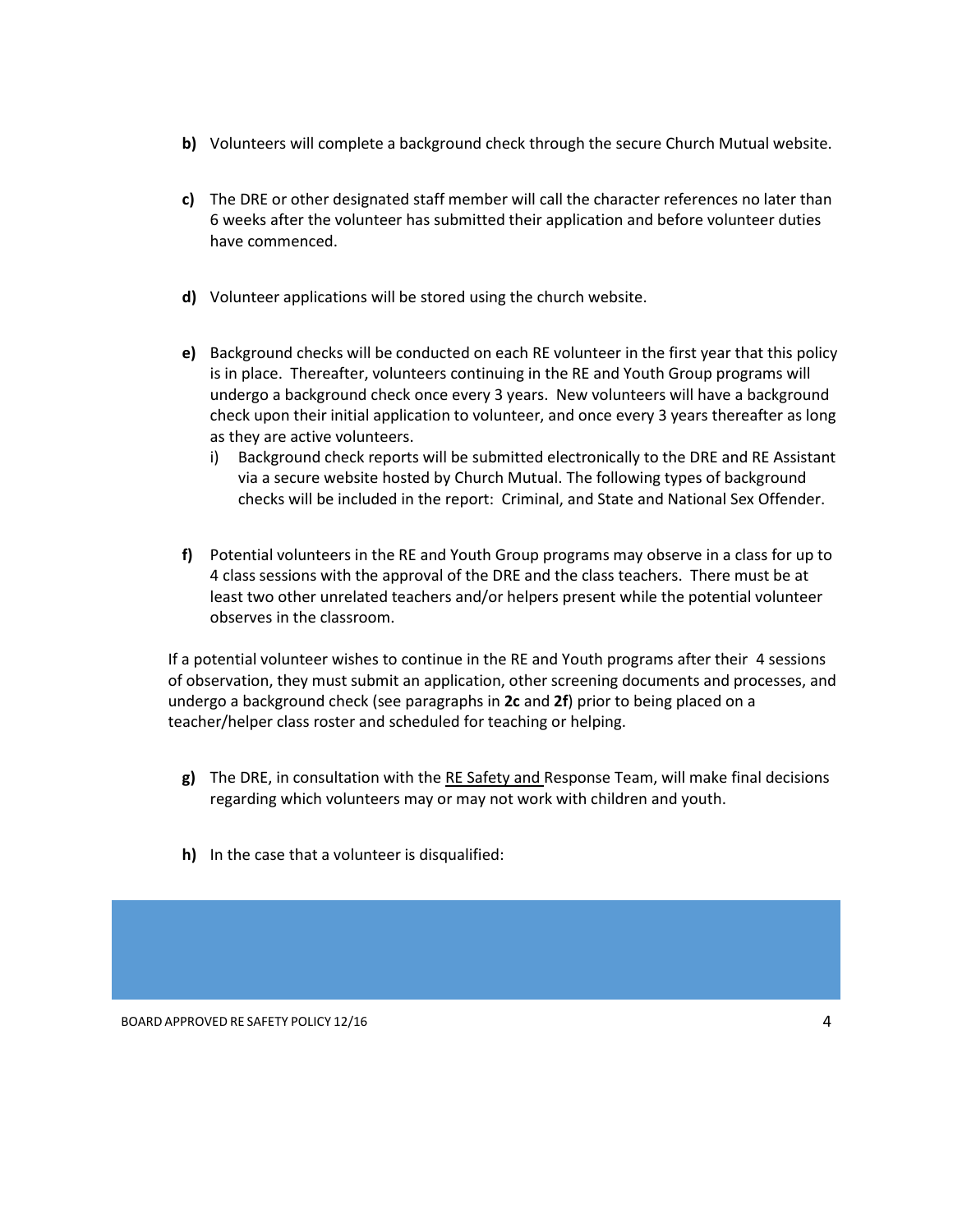- i) the DRE will inform the Ministers of the disqualification so that a pastoral response and support may be provided to the disqualified volunteer;
- ii) the DRE will provide the volunteer a report of the determination and any restriction on further service (such as a Limited Access Agreement);
- iii) the DRE, or other member of the RE Safety and Response Team, will answer any questions the volunteer may have and provide explanation as appropriate;
- iv) The RE Safety and Response Team may provide a process for the volunteer to become a qualified vetted Volunteer if the Team deems it appropriate.
- **i)** Disqualification for volunteering in the RE programs based on commission of the following crimes would be automatic.
	- i) Aggravated criminal sexual contact
	- ii) Aiding suicide of a child or youth
	- iii) Stalking
	- iv) Child sexual abuse
	- v) Kidnapping
	- vi) Criminal restraint of a child or youth
	- vii) False imprisonment of a child or youth
	- viii) Luring or enticing a child or youth by various means
	- ix) Promotion of prostitution of a child or youth
	- x) Sexual contact with a child
	- xi) Statutory rape
	- xii) Endangering the welfare of a child or youth
	- xiii) Child neglect, cruelty, abandonment, or endangerment
	- xiv) Contributing to the delinquency of a child or youth
	- xv) Indecent exposure
	- xvi) Involvement in pornography of minors or showing pornography to minors

Other offenses may be added to the screening criteria, and thus result in disqualification, at the discretion of the RE Safety and Response Team if they feel that an offense or other questionable behavior not listed above could compromise the safety of children or youth.

**j)** The cost of the background checks will be borne by the congregation.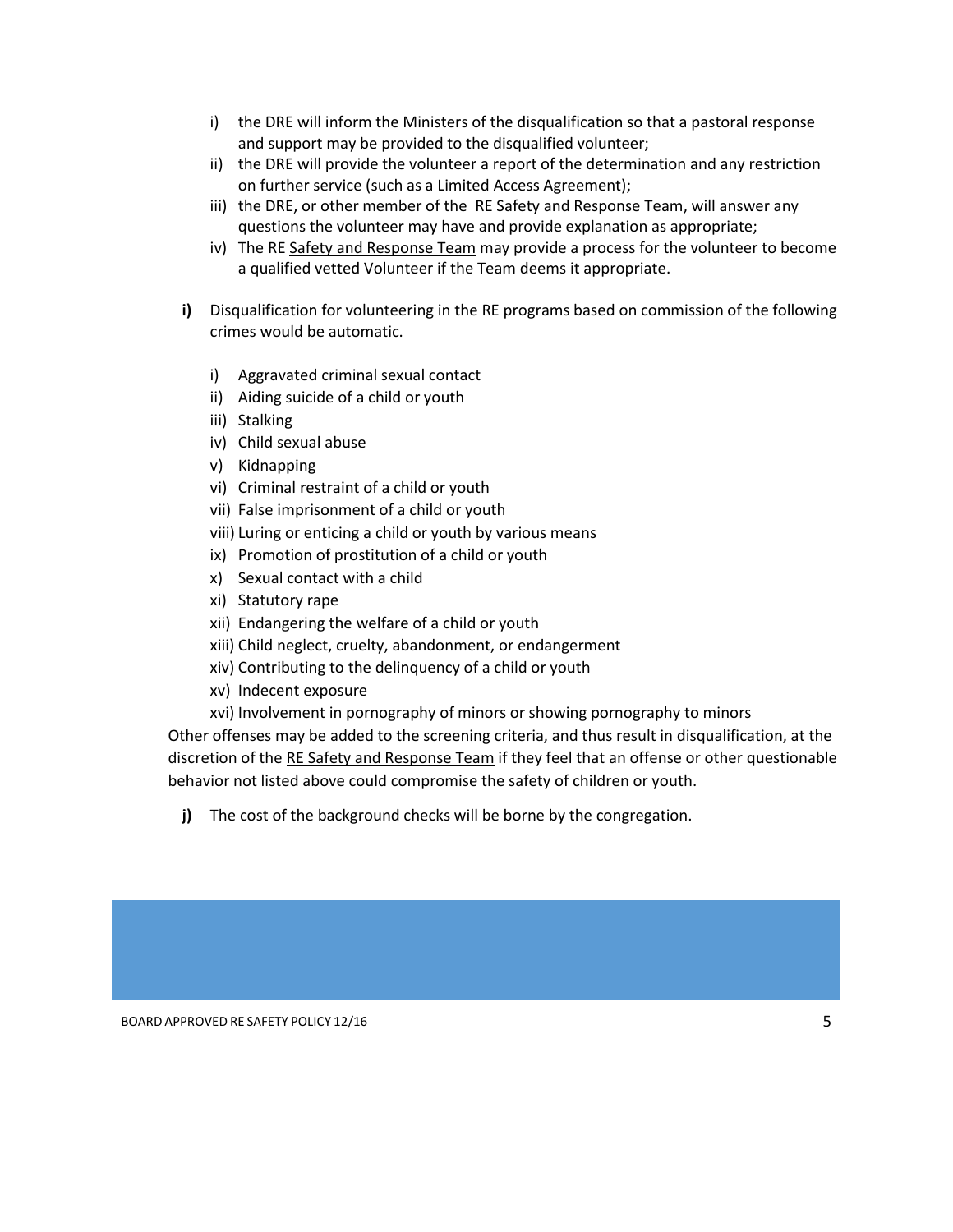**k)** The Administration Budget will include the cost of background checks, and will be adjusted as necessary to accommodate annual expense increases or other additional expenses required to perform the screenings.

## **Child and Youth Supervision and Safety**

- <span id="page-5-0"></span>h) Adults (aged 21 years or older) and older youth (16 years and older) working with children and youth in this congregation, either as teacher advisor, mentor, caregiver or classroom helper, must agree to comply with our "Behavior Covenant for Adults and Older Youth Working with Children and Youth" prior to beginning their duties and confirm their agreement by signing the covenant. The covenant will be signed each year the volunteer participants in the RE programs.
- i) A minimum of two adults are required for supervising any RE program. Two related adults are counted as 1 adult and two related older youth are counted as 1 older youth for supervision purposes. A related adult and older youth are counted as 1 adult.
- j) Older youth may provide care or supervision for children through the age of 11 years old.
- k) The following ratios of adults and older youth supervising children and youth are required onsite as per Maryland State licensing standards:
	- (1) Infants (1:3)
	- (2) Young toddlers (1:3)
	- (3) 2 years (1:6)
	- (4) Preschool (1:10)
	- (5) School-age (1:15)
- l) The following ratios of adults aged 21 years and older youth supervising children and youth are required off site:
	- i) Under age 3: 3 children per 1 adult / older youth
	- ii) Ages 3 to 11: 3 children per older youth
	- iii) Ages 12 to 18: 10 children per adult
- m) There must be a minimum of two unrelated adults present in the building, at youth group meetings and at other events involving children and youth of this church. If a program for

BOARD APPROVED RE SAFETY POLICY 12/16 6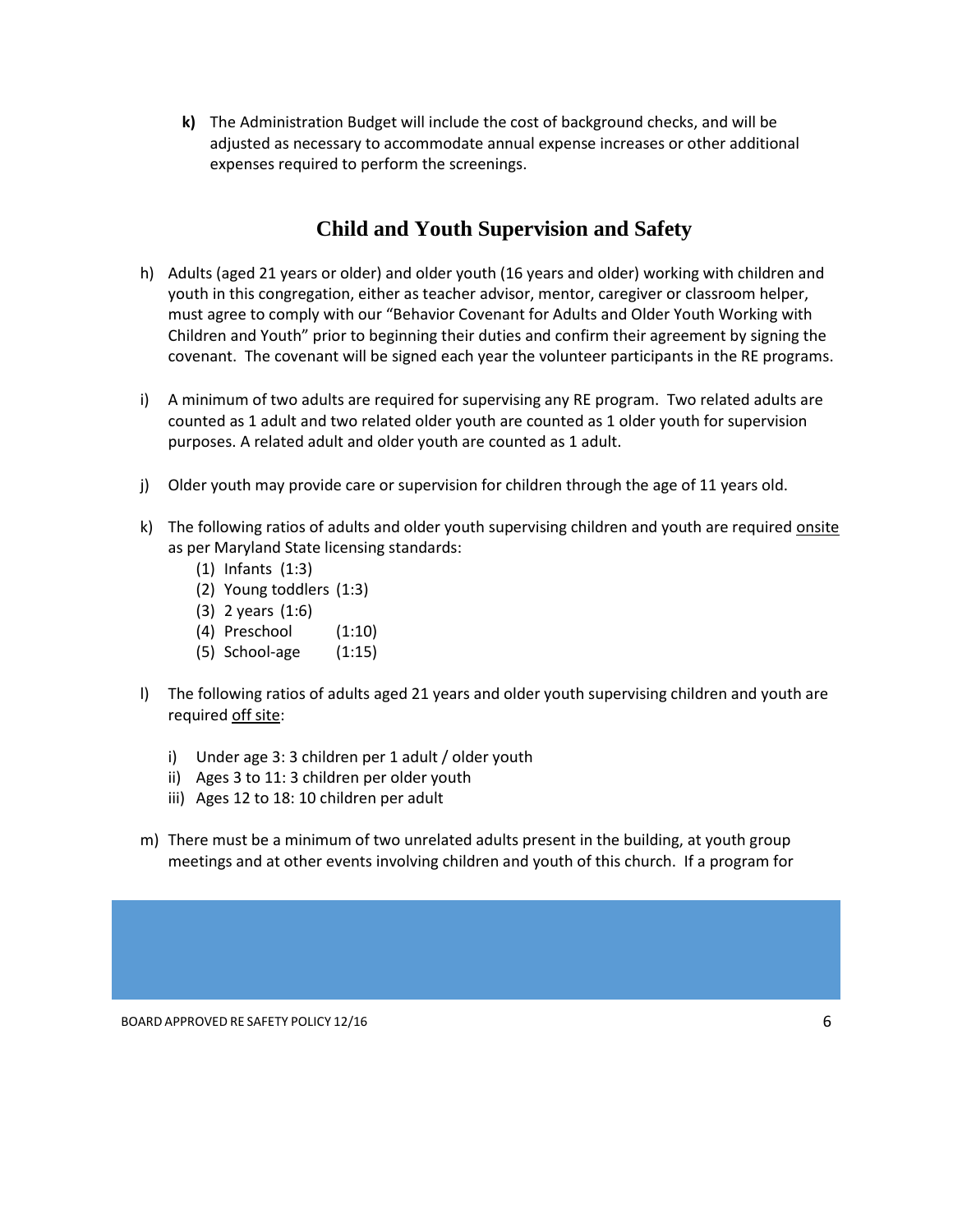children and youth does not have the requisite adult leadership (e.g. 1 adult for 10 youth aged 12 and older), the adult leader must:

- i) Contact the DRE.
- ii) In the case the DRE is unavailable, contact the Youth Coordinator, or Minister (in that order), whereupon the UUCR staff member will develop a plan with the adult leader which may include:
	- (1) finding adult assistance to be in compliance with UUCR policies;
	- (2) canceling the event;
	- (3) contacting parents immediately to pick up their children and youth;
	- (4) staff member coming to UUCR to be with the adult leader until children and youth are picked up.
- n) Adults working with children should be aware of standard precautions for preventing the spread of infectious diseases and such precautions must be used by staff and volunteers when caring for children. The following will be available in each building used by children and youth.
	- i) Latex gloves
	- ii) first aid kits
	- iii) Disinfectant
	- iv) Small buckets
	- v) Rubber or plastic gloves
	- vi) Disposable towels or tissues
	- vii) Impermeable plastic bags
- o) Use of alcohol or illegal drugs at events held for children or youth groups, by either the children and youth or the adults present, is prohibited. Our facility is smoke free.
- p) In situations where alcohol is offered for adult consumption during church-wide events the use of alcohol should be self-supervised in such a manner as to safeguard the safety and health of any child or youth present.
	- i) Adults providing care or supervision in an official capacity will refrain from consumption of alcohol.
- q) An escape plan and the location of the fire extinguisher must be posted near each classroom door.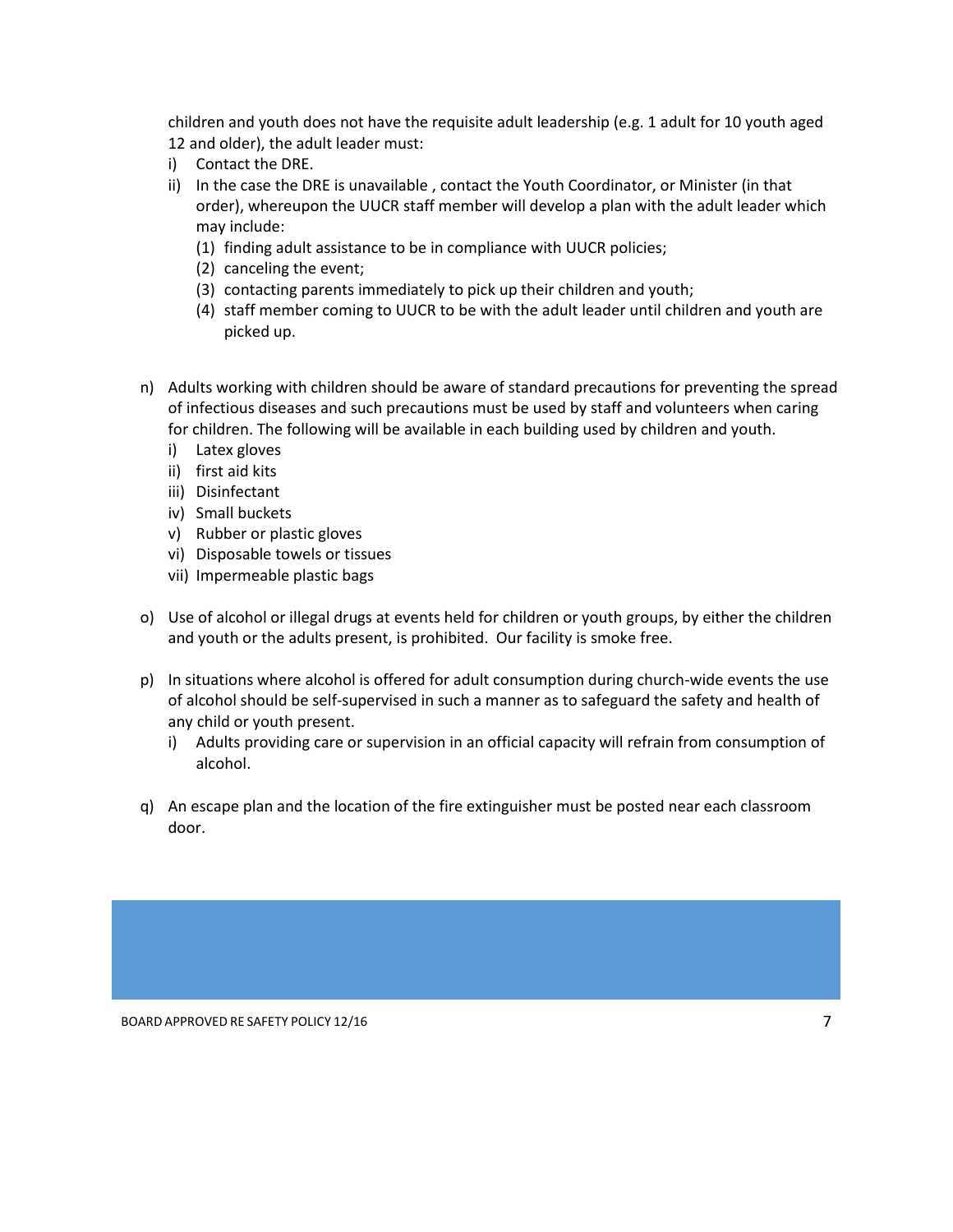- i) A review of first aid skills and fire escape plans must be part of the annual teacher and caregiver training.
- ii) Any building where classes, meeting and events for children or youth are held will have a visible, working telephone (including cell phones) for emergency use.
- r) No sexual activity. Sexual behavior is inappropriate and it is exclusive behavior that detracts from the group environment and sense of group safety of a trip, retreat, or church overnight.
- s) No vandalism or destruction of property.
- t) Comply with time parameters for events and sleeping curfew for overnights and retreats.

## **Sexual Harassment and Abuse**

- <span id="page-7-0"></span>u) The following behaviors are unacceptable for any person working with children and youth:
	- i) Inappropriate sexual remarks
	- ii) Unsolicited, unwelcome, or otherwise inappropriate physical contact
- v) Use of the word "no" shall be recognized as a signal for others to cease any behavior that may cause a child or youth to become uncomfortable.
- w) Any person performing as teacher, adviser, or supervisor for children or youth in an official capacity for UUCR is considered a "mandated reporter" for child abuse, as per 2013 Maryland Code Family Law Section 5-705.
	- i) Any adult that is performing as a teacher, adviser, or supervisor of children and youth in the RE and Youth Programs is required to report, by phone or in person, any type of suspected, reported, or witnessed sexual harassment, abuse, or harm to self to the DRE immediately.
	- ii) The DRE will support the volunteer or staff adult in making the mandatory report to the local Child Protective Services Department or law enforcement.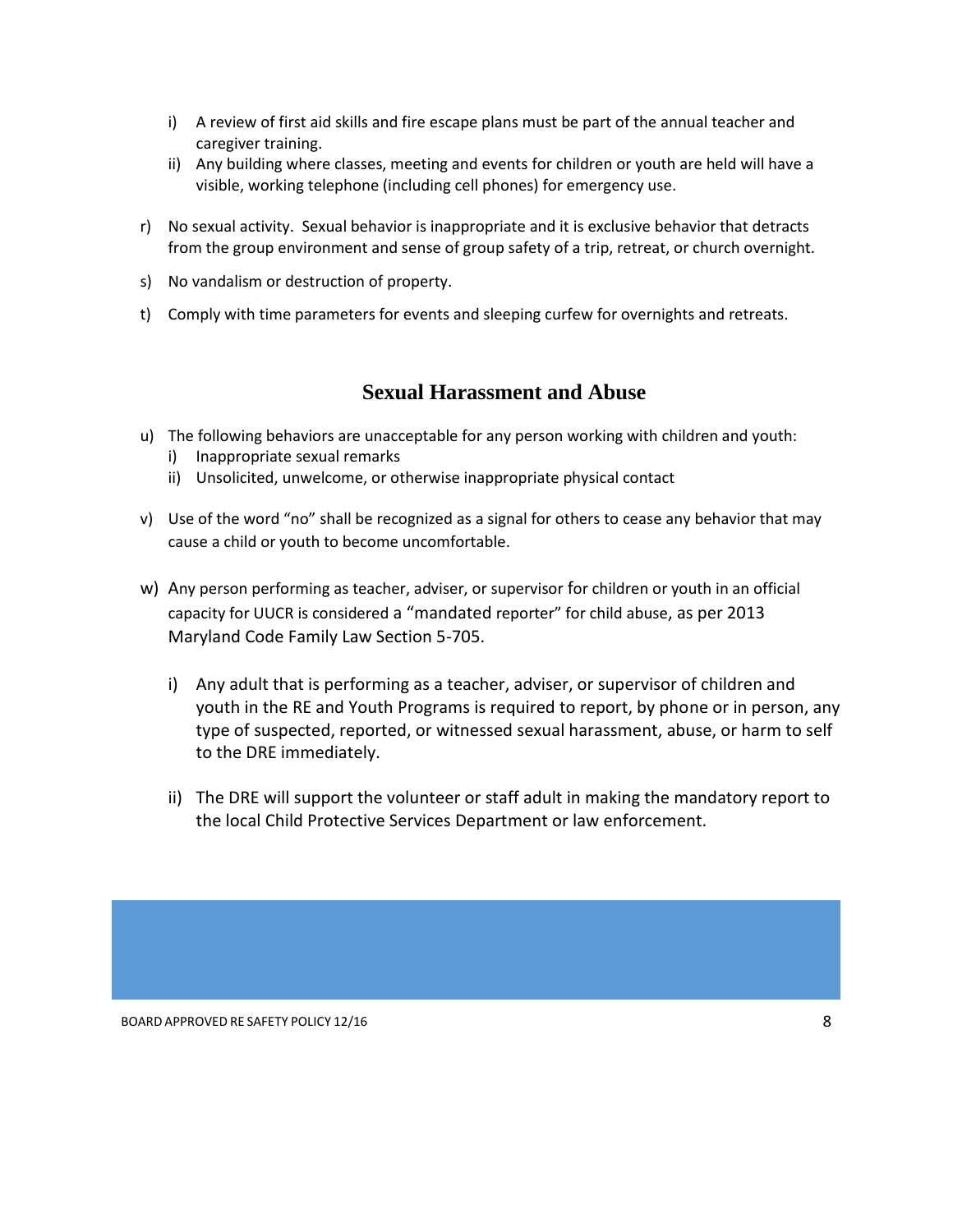- iii) As part of the report to the DRE, the adult reporting must also provide a written incident report.
- iv) The DRE will immediately inform the parents and/or guardians of the minor child or youth involved in the incident and the action taken thus far.
- v) Upon receipt of the initial report, the DRE will inform the minister(s) and RE Safety and Response Team, and insure pastoral support is provided.
- vi) If the DRE is not available, the incident shall be reported to the RE staff available or directly to the Minister(s), who will ensure pastoral report.

## **Field Trips (including Offsite Retreats and Youth CONs)**

- <span id="page-8-0"></span>x) Parents must sign a permission slip before children or youth leave the church premises by vehicle and not accompanied by their parents. The destination and expected time of return must be posted near the church entrance. The permission slips will include names, emergency contacts and medical conditions and must be kept available during the trip. A list of all children's or youth names, parents' names, and contact information will be provided for each adult in a supervisory role.
- y) There must be a minimum of two unrelated adults with any group leaving the church property on a church-endorsed trip.
- z) All travelers, adults and children alike must have and use a working seatbelt or car seat in accordance with prevailing laws.
- aa) All drivers must be covered by automobile liability insurance. Proof of insurance coverage must be presented to the church official in charge of the trip upon request. Drivers must complete the "Driver Responsibility Check List/Contract" and the "Driver Roll Call List" as requested. Additionally, volunteer drivers to cons, retreats, Heritage trips, and other church-sponsored trips will have a driving record check performed.
- bb) No children shall be driven on a church-endorsed field trip by a driver under the age of 21.

BOARD APPROVED RE SAFETY POLICY 12/16 9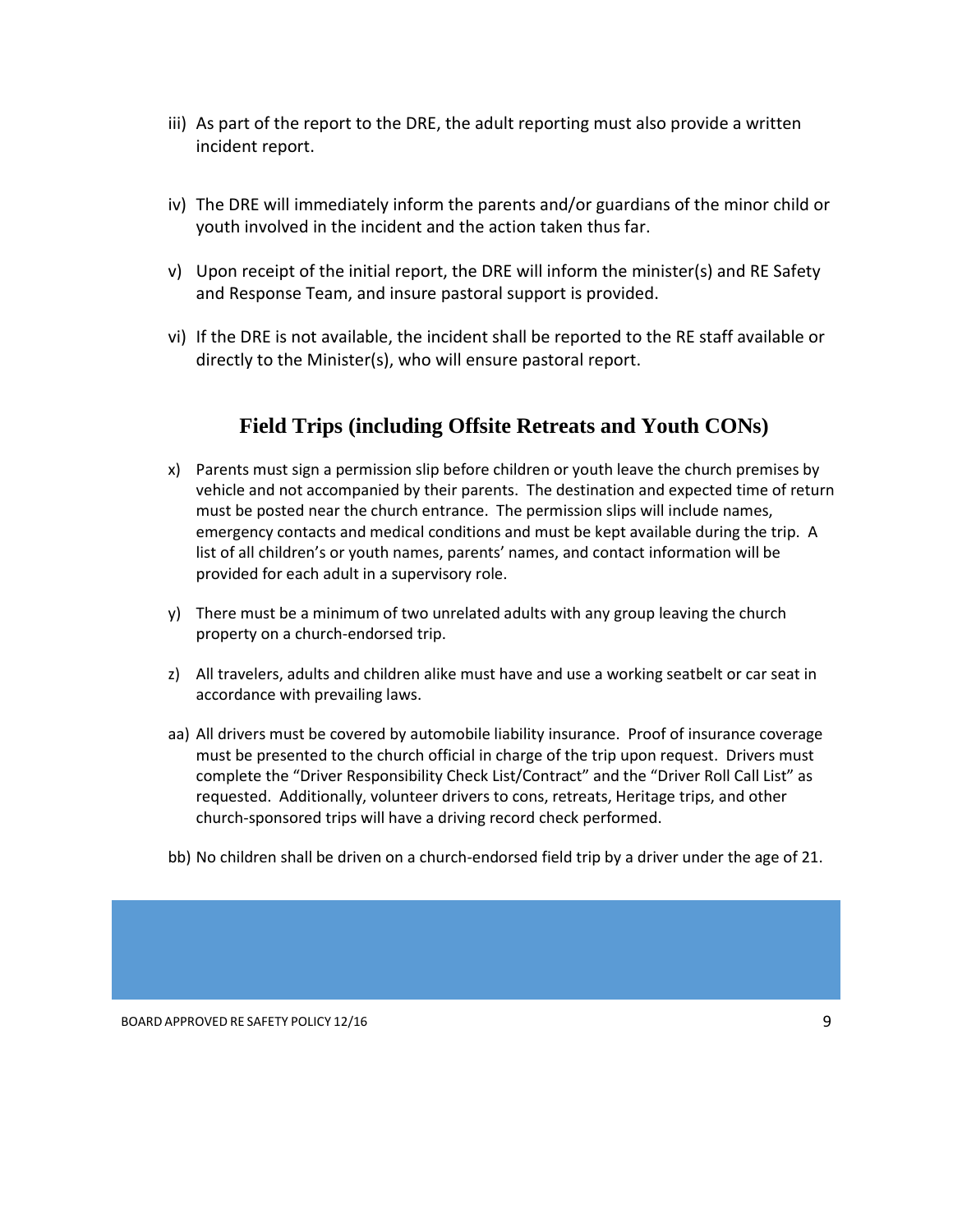- cc) No driver shall consume any substance prescription or over-the-counter medication, alcohol, etc. - that carries a warning about use while driving, or might impair their ability perform their duties as a volunteer driver.
- dd) There must be no use of alcohol, illegal drugs, or tobacco products by adults leading field trips, overnights, retreats, or any programs for children and/or youth.
- ee) Adults attending youth-centered events, whether in an official chaperone capacity or not, must complete and adhere to the "Behavior Covenant."
- ff) Drivers must get a full night's sleep before driving children and/or youth to and from UUCRsponsored events.

#### **Classroom Safety**

- <span id="page-9-0"></span>gg) All classrooms must provide an unobstructed view from the corridor into the classroom at all times when class is in session.
	- i) If other groups using RE classroom space cover the windows, then RE staff or volunteers must remove the covering during RE classes and programs, and replace it after class.
	- ii) Replace coverings to their original place before leaving the classroom.
- hh) All RE classroom must have a fully stocked first aid kit.
- ii) For all RE classes, events, and programs there will be at least two adults unrelated by blood, marriage, or committed partnership present.
- jj) In the case of nursery through  $5<sup>th</sup>$  grade, youth aged 16 years and older may be present, with a ratio of no more than 1 older youth per 3 children under the age of 3 years old.
- kk) Emergency and evacuation procedures for RE and Youth Group classes will be followed as posted in the classroom and in the RE folders.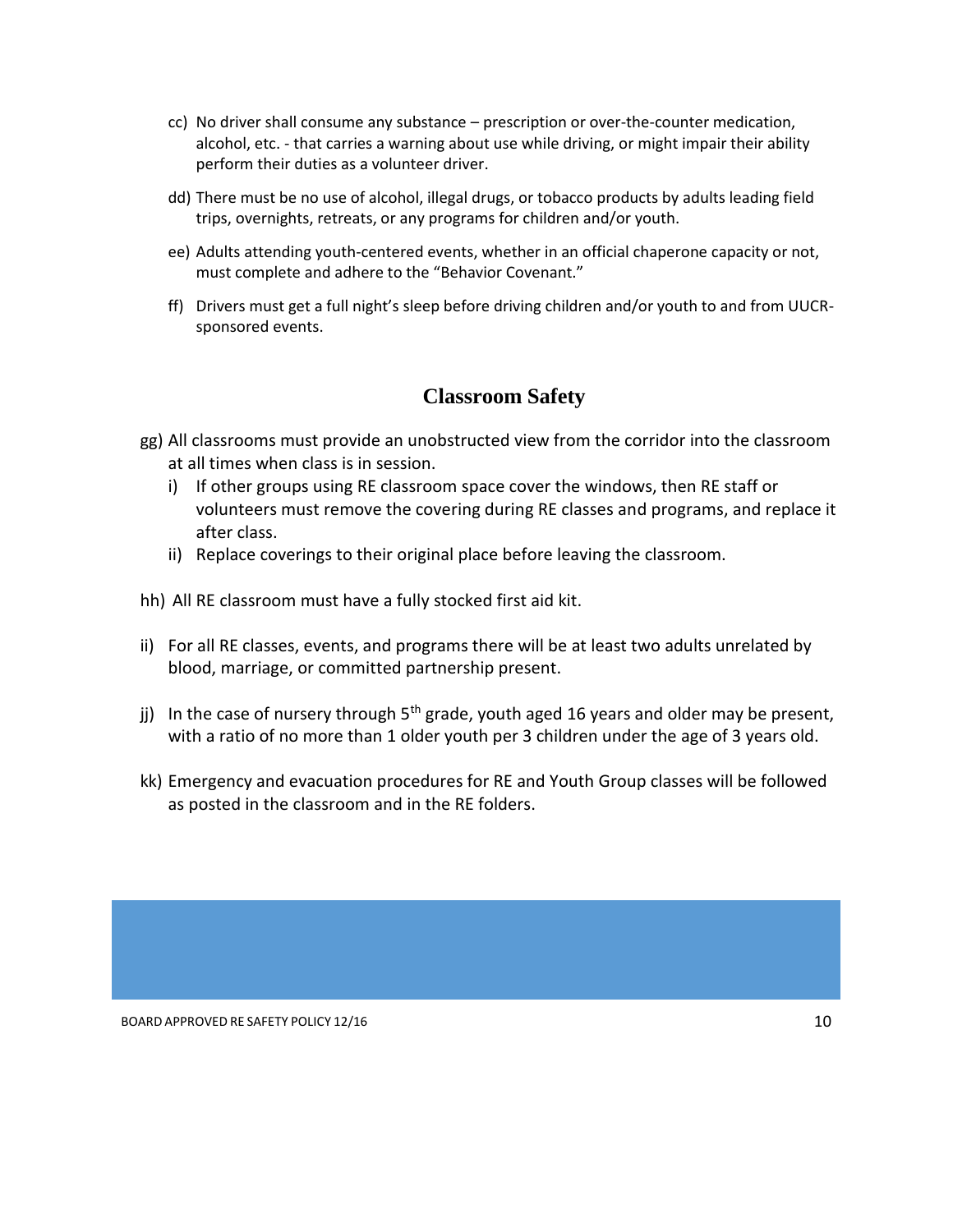ll) No photos of children shall be taken or shared on social media unless parents have given permission on the RE Registration. Photos of minors shared on social media will not include any identifying information such as first or last names or "tagging" parents/guardians. Parents/guardians are welcome to "tag" themselves on pictures of their children.

mm) Teachers and helpers will be trained at least once each year on all RE and Youth Group classroom management procedures and policies, which include, but not limited to:

- i) Emergency and Evacuation Procedures
- ii) Incident Reports
- iii) Behavior Management
- iv) RE Safety Policies and Procedures
- v) Mandatory Reporting Process and Requirements
- vi) Basic First Aid and Standard Precautions

nn) Incident report forms will be included in each RE class folder to be used when Standard Precautions or Basic First Aid procedures are used.

- i) Each incident shall be recorded and photocopied once, the original of which will be signed by the person completing the form and at least one guardian/parent. The photocopy will be given to the parent.
- ii) Once completed, the signed form shall be given to at least one parent/guardian, and one to the DRE, or her/his designee.
- oo)When children/youth need to take medication during RE programs, the medication will be submitted to, stored and dispensed by the staff on duty, or the adult leader. Medication must be in original prescription package, complete with instructions to dispense medication. Staff or adult leader will store the medication during the class/program, keep track of dosage and when medication was dispensed, and return medication and a schedule of medication doses to the parent/guardian. One copy of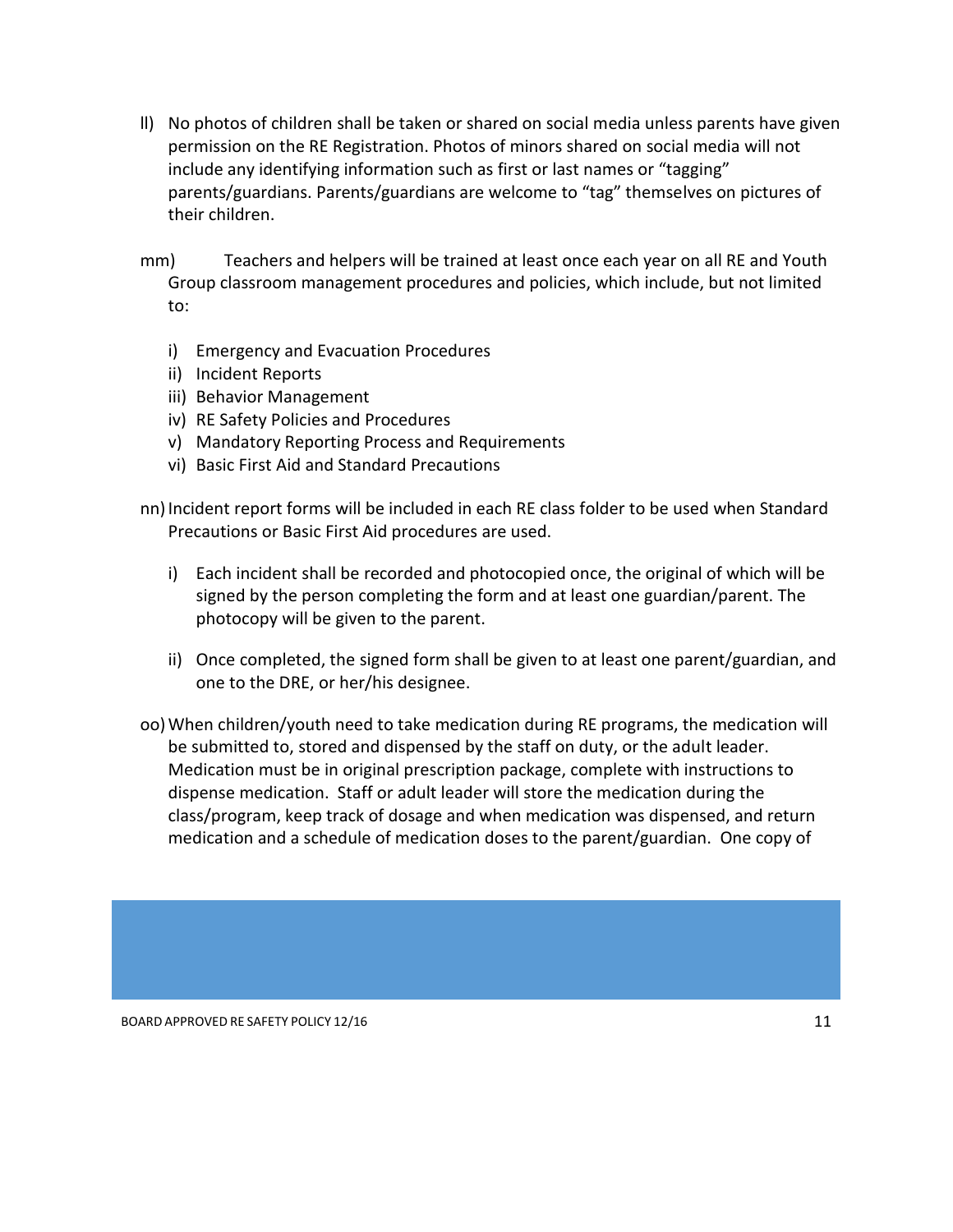dispensed medication and dosage schedule will be given to the DRE, or his/her designee.

- pp) If a child or youth refuses to take their medication in accordance with the provided schedule, the staff or adult leader may ask the parent to come get the child/youth, even when the event is offsite.
- qq)When materials, whether in print or other media, of an unusually sensitive or graphic nature are used with anyone under the age of 18, teachers will notify and get written permission from parents/guardians prior to use of such materials.
	- i) Notification must include the description of the materials, and why and in which ways the materials will be used to further learning.
	- ii) Furthermore, the teacher must indicate whether the materials are "rated" according to media format. For instance, if an "R" rated movie is chosen to be played in a class or program, parents will be informed of such, the title, and what caused the "R" rating.
	- iii) A permission slip must be signed by parents if the (MPAA/ESRB) rating on RE program materials falls in the "unsuitable for" or "inappropriate for" or "restricted" age ranges for a particular child/youth.
	- iv) Teachers may provide an alternative activity, but they are not required to do so, and should indicate such to the parents of children/youth.

## **Management of Concerns**

<span id="page-11-0"></span>rr) Any concern by teachers, helpers, parents, or congregants should be first shared directly with the persons involved, and explained or resolved respectfully in accordance with the UUCR Covenant of Right Relations.